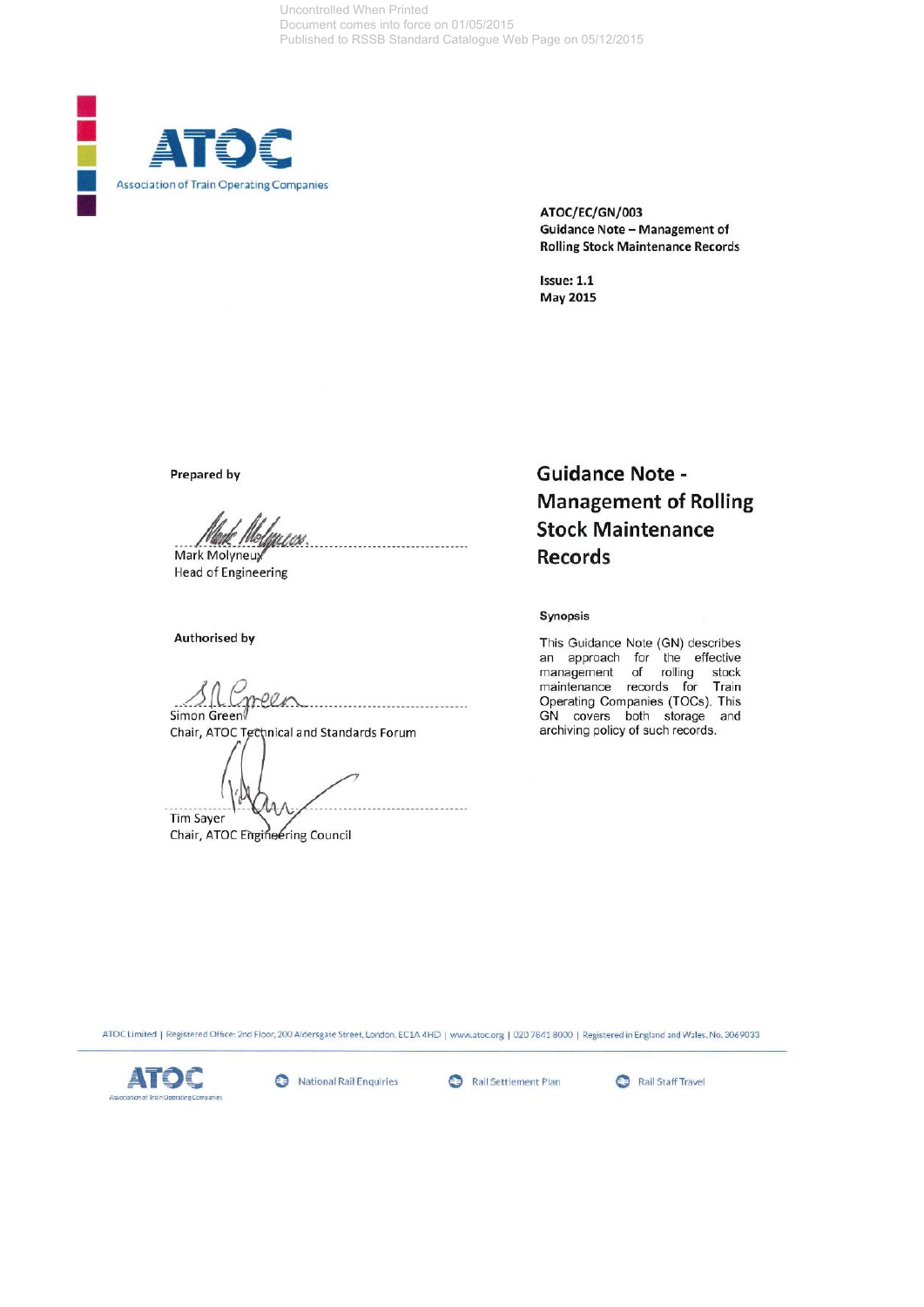# **Guidance Note – Management of Rolling Stock Maintenance Records**

**ATOC/EC/GN/003 Guidance Note – Management of Rolling Stock Maintenance Records Issue: 1.1 May 2015**

#### **Contents**

| <b>Section</b> | <b>Description</b>                           | Page                    |  |
|----------------|----------------------------------------------|-------------------------|--|
| Part A         |                                              | 3                       |  |
|                | Issue record                                 | $\mathsf 3$             |  |
|                | Responsibilities                             | $\mathsf 3$             |  |
|                | Explanatory note                             | $\mathsf 3$             |  |
|                | Guidance Note status                         | $\overline{\mathbf{3}}$ |  |
|                | Supply                                       | $\overline{4}$          |  |
| Part B         |                                              | 5                       |  |
| 1.             | Purpose                                      | 5                       |  |
| 2.             | <b>Scope</b>                                 | 5                       |  |
| 3.             | <b>Background</b>                            | 5                       |  |
| 3.1            | Details                                      | 5                       |  |
| 4.             | <b>Application</b>                           | 6                       |  |
| 4.1            | Relevance to standards                       | $\bf 6$                 |  |
| 4.2            | Retention of records                         | $\bf 6$                 |  |
| 4.3            | Filing and storage of original paper records | $\overline{\mathbf{z}}$ |  |
| 4.4            | Archiving of paper records                   | $\overline{\mathbf{z}}$ |  |
| 4.5            | Electronic records                           | 8                       |  |
| 4.6            | Record retrieval                             | $\pmb{8}$               |  |
| 4.7            | Record retention                             | $\boldsymbol{9}$        |  |
| 4.8            | Record Disposal                              | $\mathbf{9}$            |  |
| 4.9            | Third party maintenance records              | 10                      |  |
| 4.10           | Policy and review                            | 10                      |  |
| 5. Definitions |                                              | 10                      |  |

**6. References 10**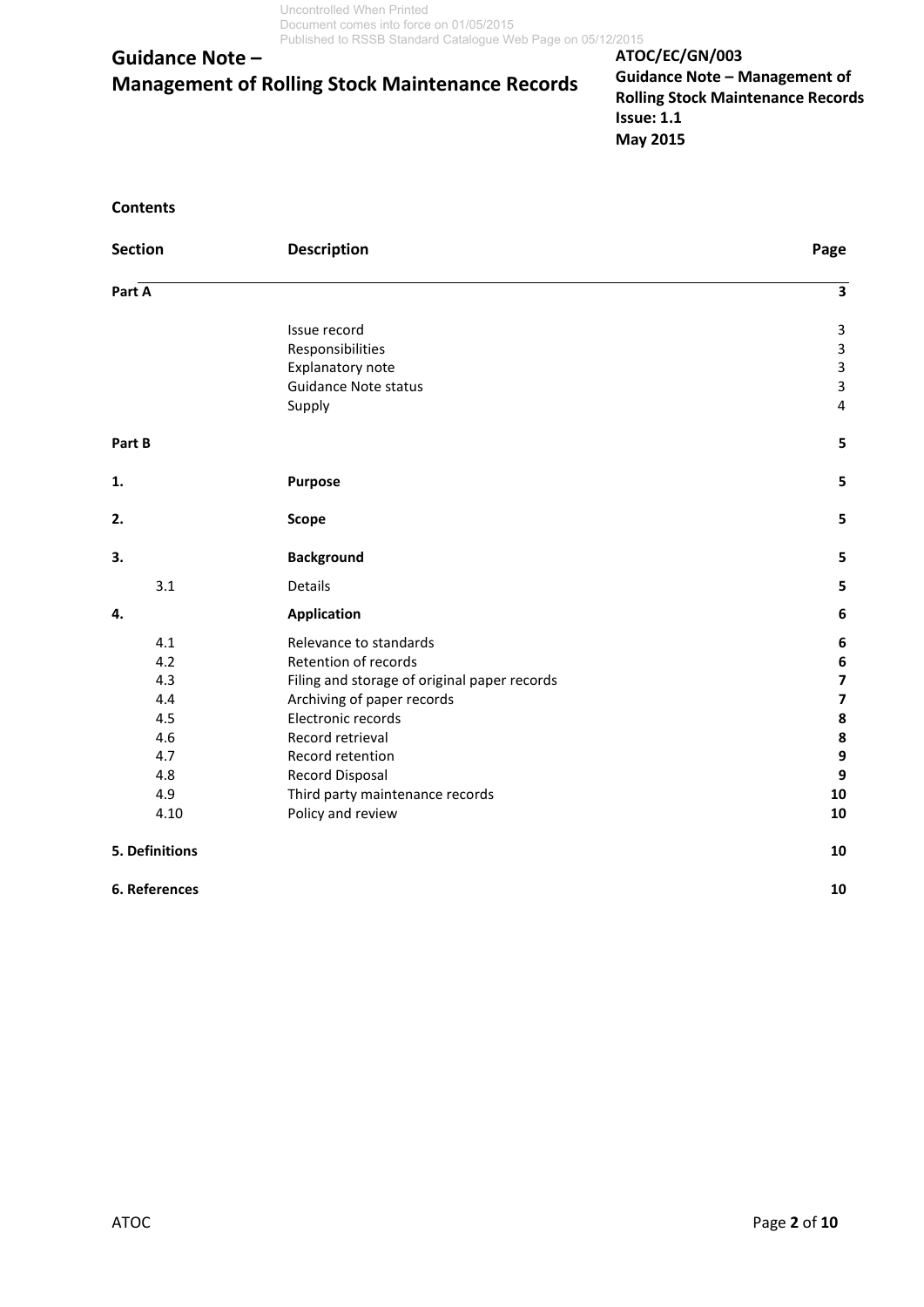|                                                                                                                                                                                            | Uncontrolled When Printed                                                                       |                                                               |                                                                                                                                            |                                                                                                                                                                                                                  |
|--------------------------------------------------------------------------------------------------------------------------------------------------------------------------------------------|-------------------------------------------------------------------------------------------------|---------------------------------------------------------------|--------------------------------------------------------------------------------------------------------------------------------------------|------------------------------------------------------------------------------------------------------------------------------------------------------------------------------------------------------------------|
| Document comes into force on 01/05/2015<br>Published to RSSB Standard Catalogue Web Page on 05/12/2015<br><b>Guidance Note -</b><br><b>Management of Rolling Stock Maintenance Records</b> |                                                                                                 |                                                               | ATOC/EC/GN/003<br><b>Guidance Note - Management of</b><br><b>Rolling Stock Maintenance Records</b><br><b>Issue: 1.1</b><br><b>May 2015</b> |                                                                                                                                                                                                                  |
| Part A                                                                                                                                                                                     |                                                                                                 |                                                               |                                                                                                                                            |                                                                                                                                                                                                                  |
| <b>Issue record</b>                                                                                                                                                                        |                                                                                                 |                                                               |                                                                                                                                            |                                                                                                                                                                                                                  |
|                                                                                                                                                                                            | This Guidance Note will be updated when necessary by distribution of a<br>complete replacement. |                                                               |                                                                                                                                            |                                                                                                                                                                                                                  |
|                                                                                                                                                                                            | <b>Issue</b><br>One                                                                             | <b>Date</b><br>December 2014                                  | <b>Comments</b>                                                                                                                            | Original document                                                                                                                                                                                                |
| <b>Responsibilities</b>                                                                                                                                                                    |                                                                                                 | relevant persons within their respective organisations.       |                                                                                                                                            | Copies of this Guidance Note should be distributed by ATOC members to                                                                                                                                            |
| <b>Explanatory note</b>                                                                                                                                                                    |                                                                                                 |                                                               |                                                                                                                                            | This technical publication has been produced in consultation with rail<br>professionals, and is to be disseminated within the railway industry.                                                                  |
|                                                                                                                                                                                            |                                                                                                 | responsibility of the user.                                   |                                                                                                                                            | However, ATOC is not a regulatory body and this publication is not a<br>mandatory standard. This publication is advisory only and must be<br>evaluated and implemented as appropriate at the sole discretion and |
|                                                                                                                                                                                            |                                                                                                 | responsibility of ensuring safety of its own systems of work. |                                                                                                                                            | Every user is responsible for its own operation and carries full                                                                                                                                                 |
|                                                                                                                                                                                            |                                                                                                 | determined not to be appropriate at the user's discretion.    |                                                                                                                                            | Whilst ATOC Guidance Notes are intended to disseminate best practice,<br>users must evaluate this technical publication against their own<br>requirements in a structured and systematic way. Some parts may be  |
|                                                                                                                                                                                            | to time.                                                                                        |                                                               |                                                                                                                                            | It is recommended that the evaluation and decision to adopt (or not to<br>adopt) this technical publication is documented and reviewed from time                                                                 |
| <b>Guidance Note status</b>                                                                                                                                                                |                                                                                                 |                                                               |                                                                                                                                            |                                                                                                                                                                                                                  |
|                                                                                                                                                                                            | the ORR.                                                                                        |                                                               |                                                                                                                                            | This document is not intended to create legally binding obligations<br>between train or freight operating companies, their suppliers, the DfT or                                                                 |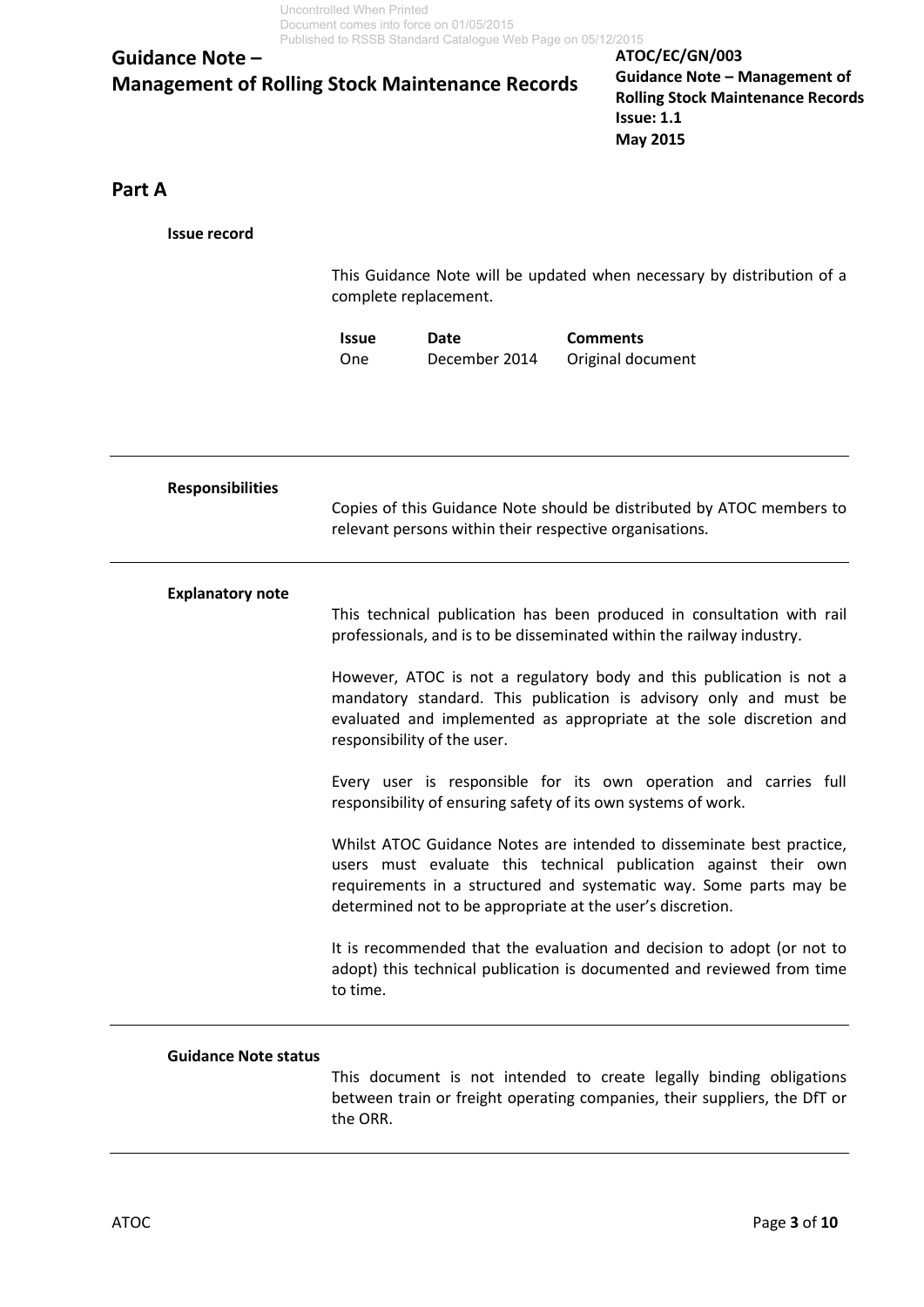**ATOC/EC/GN/003 Guidance Note – Management of Rolling Stock Maintenance Records Issue: 1.1 May 2015**

**Supply** 

The Controlled version of this document can be found on the RSSB website http://www.rssb.co.uk/railway-group-standards

Uncontrolled copies of this Guidance Note may be obtained from the ATOC Director - Major Projects, Operations & Engineering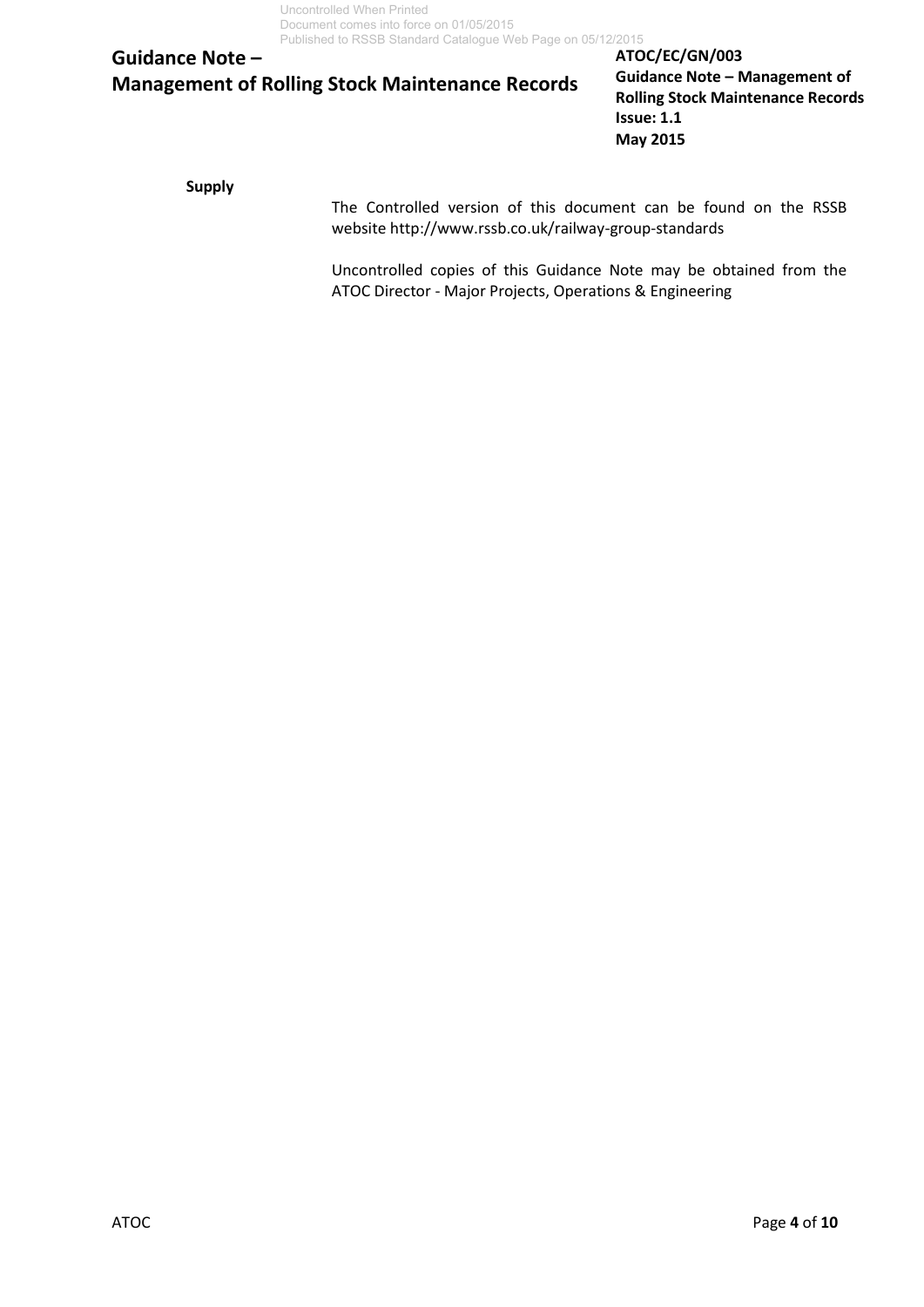## **Guidance Note – Management of Rolling Stock Maintenance Records**

**ATOC/EC/GN/003 Guidance Note – Management of Rolling Stock Maintenance Records Issue: 1.1 May 2015**

## **Part B**

## **1. Purpose**

This document outlines the requirements for the:

- Effective management of rolling stock maintenance records including archiving, retention and disposal of paper records
- Scanning paper records
- Electronic records
- Disposal of electronically scanned paper records

### **2. Scope**

This document is applicable to all UK train operators and other organisations who undertake rolling stock maintenance. It is applicable to:

- The storage and archiving of original paper maintenance records
- The storage and archiving of electronically generated records
- The conversion of paper records to electronically scanned facsimiles

## **3. Background**

### **3.1 Details**

Over the life of a vehicle there can be a vast amount of original paper records generated as a result of undertaking and recording:-

- Planned maintenance
- Inspection
- Test
- Fault Finding
- Defect rectification
- Overhaul
- Component exchange
- Modifications and trials

This can lead to serious storage problems of quantity, control and accessibility, together with the ongoing need to ensure that these records do not deteriorate should the method of storage be inappropriate.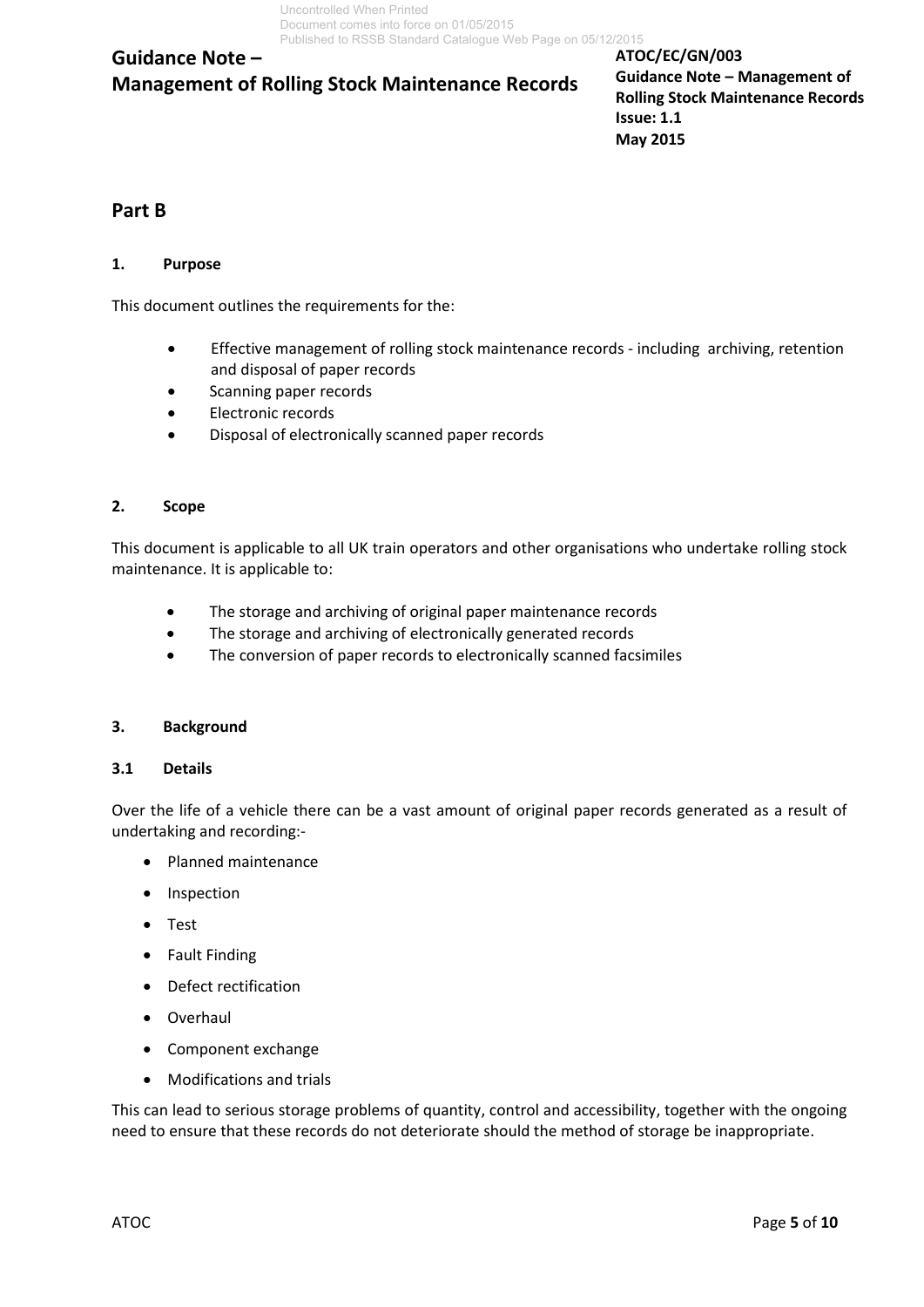**ATOC/EC/GN/003 Guidance Note – Management of Rolling Stock Maintenance Records Issue: 1.1 May 2015**

Maintenance records of work undertaken (which may include the personal or electronic signatures of the personnel undertaking the maintenance) are needed to be stored to enable:-

- A legible, traceable, identifiable and knowledge preservation history of vehicle preventative and corrective actions undertaken
- Defect analysis and determination of subsequent preventative or corrective action on vehicles and their components in the event of a further fault
- The maintenance history to be traced during an investigation following an accident or incident has occurred, and, if required, be presented as evidence in a court of law i.e. to demonstrate "all reasonable measures"
- The maintenance history to be used to assist in the determination and justification of engineering change to facilitate reliability improvements, changes to maintenance periodicities or modification component changes.
- Subsequent availability of the records to another train operator on:
	- o Transfer of rolling stock
	- o Change of franchise operator
	- o Change of vehicle owner
	- o Change of Entity in Charge of Maintenance (ECM)

## **4. Application**

### **4.1 Relevance to standards**

The guidance note is intended to support achieving compliance with relevant:

- Statutory legislation [See section 6: References 1 & 2]
- Railway Group Standards and other rail industry standards associated with recording of safety critical activities of rolling stock maintenance (including inspection and test post accident or incident) [3, 4, 5 & 6]
- British Standards [7]
- International Standards [8]
- Certificated TOC Safety Management Systems (SMS)
- Company safety, quality and asset management systems.

The TOC's maintenance records together with their maintenance supplier's records should be legible, identifiable, traceable and retrievable.

### **4.2 Retention of records**

In determining the method of retention and archiving of vehicle maintenance records the following should be considered:-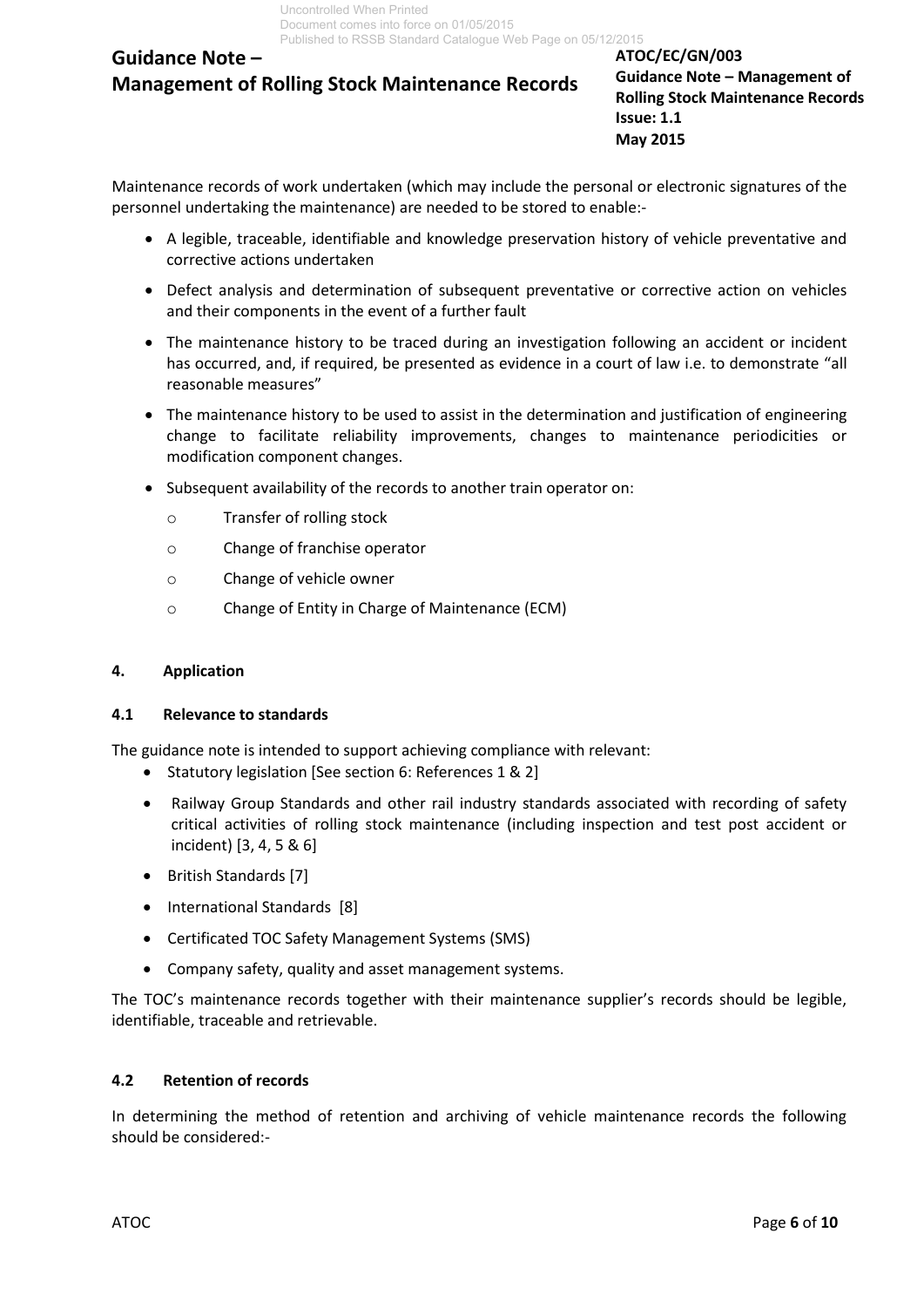**ATOC/EC/GN/003 Guidance Note – Management of Rolling Stock Maintenance Records Issue: 1.1 May 2015**

- Level of security fire protection, physical damage, unauthorised amendment, degree of confidentiality, electronic damage and corruption
- Archiving period
- Storage conditions to preserve legibility
- Continuity planning i.e. Electronic back-up remote from main site where the records are stored
- Compatibility with developing technology

## **4.3 Filing and storage of original paper records**

Original copies of paper records should be retained at the maintenance location undertaking the examination and/ or repair. Where vehicles may be maintained across a number of sites, one location should be identified where the records are kept. Third party maintenance and overhaul records should also retained by the Train Operator. The records should be filed in a logical sequence, for example:-

- Unit/vehicle number and date order
- Date order by month with each month/ year separately identified

A process of transfer of paper records to a unit/vehicle's home maintenance location should be established from remote fuelling/service locations.

Paper maintenance records stored at a maintenance location should be filed and stored in a suitable dry location to prevent deterioration.

In order to prevent poor storage conditions, paper record deterioration, damage and risk of loss, suitably indexed maintenance records stored at a maintenance location should be considered for secure archiving off site after a suitable time period e.g. a period following a calendar year or maintenance cycle completion.

Responsibility for the management of vehicle paper records should be established and documented as part of a TOC's quality/safety/asset management system and be subject to audit.

### **4.4 Archiving of paper records**

To reduce risk of loss, damage or fire, archiving of paper records may be remote from the maintenance location at an off railway site location e.g. using a business storage specialist solution. This should be defined by the TOC's or maintenance supplier's archiving policy. Such locations should be:-

- Purpose built
- Provide security (both access and fire detection)
- Unlit to reduce the risk of fading
- A dry and clean environment
- Accessible with indexed, racked boxed storage (to enable timely retrieval, when required).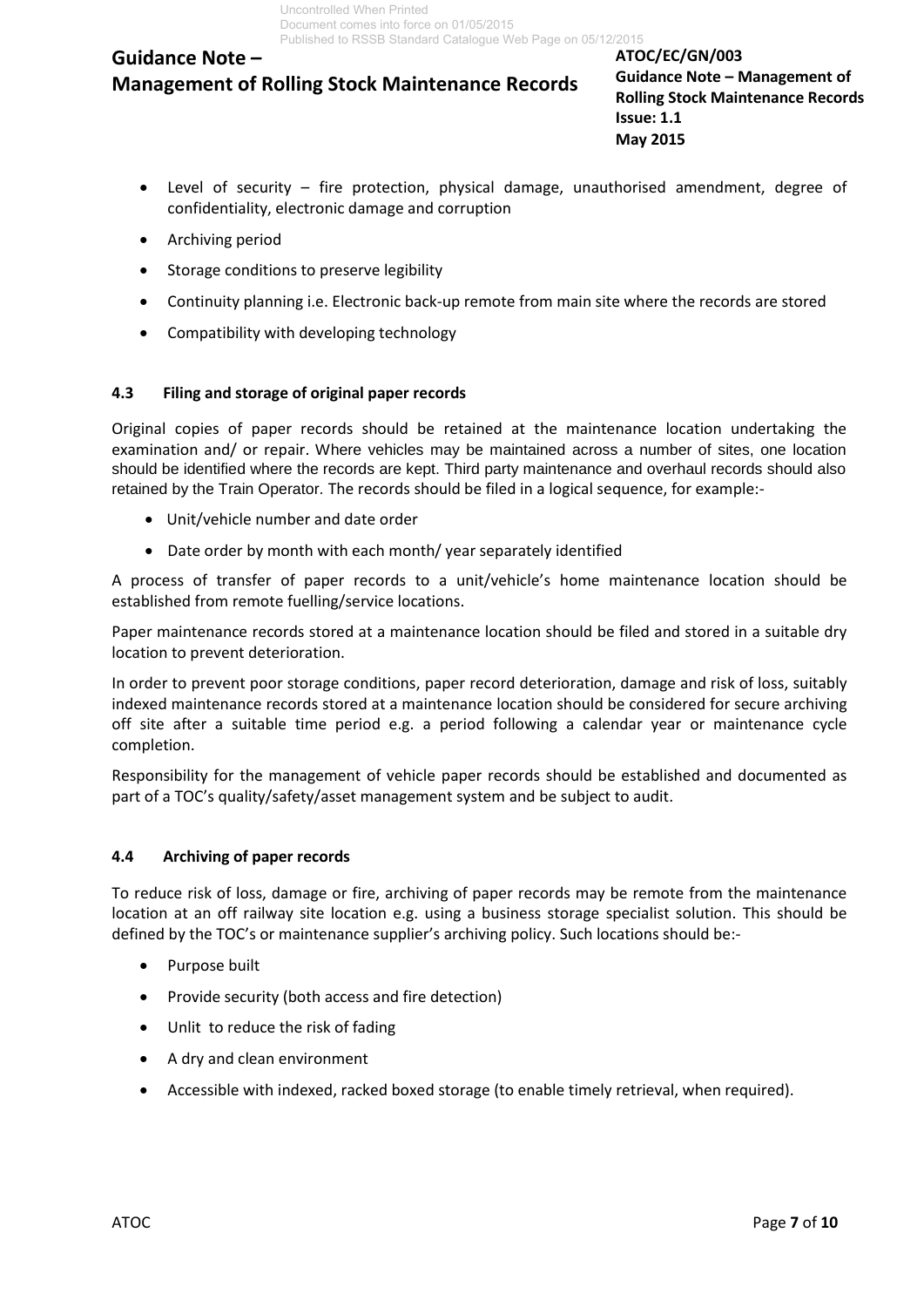**ATOC/EC/GN/003 Guidance Note – Management of Rolling Stock Maintenance Records Issue: 1.1 May 2015**

### **4.5 Electronic records**

The production, storage and archiving of electronic copies of paper maintenance records may be considered by use of an electronic data management system to enable scanning and indexing of records. This system is advantageous as it may be used:-

- In parallel with a paper records so a backup exists should paper records be accidently damaged or destroyed, or
- As a direct replacement for paper legacy records
- To alleviate local and off- site storage issues associated with paper records
- For rapid remote access by computer terminal alleviating the relatively slow and time consuming process of locating, viewing, copying, and re-filing of paper maintenance records.

The introduction of electronic data capture and management of maintenance records will require evaluation from a business case perspective for many existing maintenance locations that historically use paper records, including the volume of records to be entered. It is possible that the quantity and volume of paper maintenance records generated/stored/archived may not be able to justify the capital investment of data capture software/equipment and operating cost of training and periodic scanning of records, but there are significant advantages that such systems offer.

However, new depots combined with new fleets provide the opportunity for an integrated maintenance management system and direct 'shop floor' maintenance record entry from line side computer terminals thus negating/limiting the requirement for paper records.

Best practice on the management and storage of electronic data is available via a British Standard [7] which covers:-

- Scanning of paper records to digital electronic files with integrity and format to achieve quality
- Storage, retrieval and restricted access
- Security and back up to reduce the risk of data loss
- Legal verification and authenticity requirements

The design of an electronic data management system for maintenance records should be considered in conjunction with a maintenance management system or integration with existing TOC or maintenance supplier systems for efficiency, where appropriate and justifiable.

The management of the system should be defined including the organisation, the standard of competence of personnel engaged in scanning of maintenance records, indexing, filing, access and security of electronic data.

## **4.6 Record retrieval**

A vehicle maintenance record will be required to be accessible and easily retrievable for the purpose of:-

- An accident or incident investigation
- A defect investigation
- A component reliability investigation
- Lease end redelivery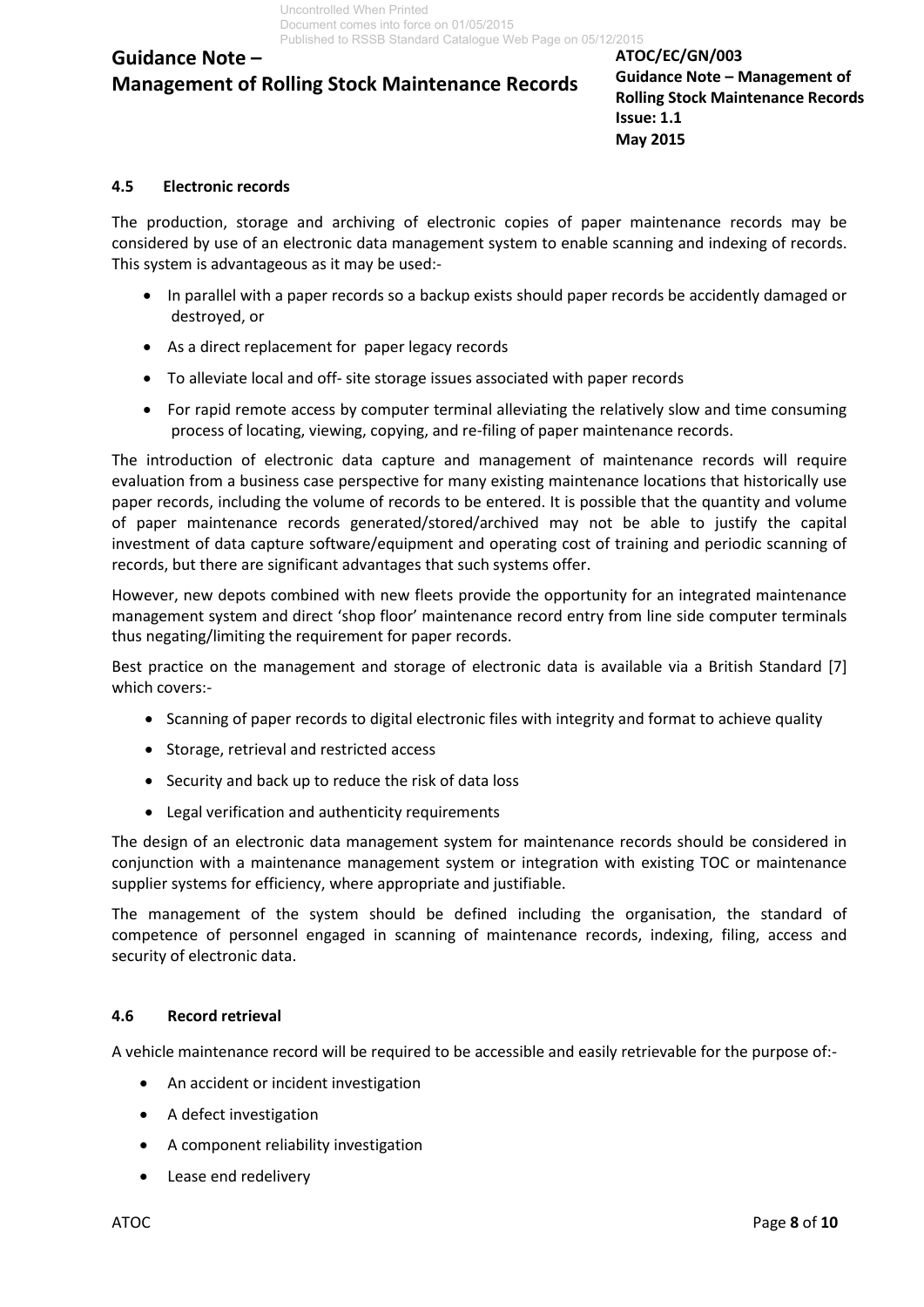**ATOC/EC/GN/003 Guidance Note – Management of Rolling Stock Maintenance Records Issue: 1.1 May 2015**

It is recommended that records are clearly indexed (with electronic search facility, where applicable) and filed to enable rapid recovery.

## **4.7 Record retention**

Current legislation and standards make reference to a requirement for record keeping but does not provide guidance on specific retention periods for rail vehicle maintenance records.

It is therefore recommended that the minimum retention period of vehicle maintenance records should be based on the following criteria:-

- The provision of evidence of conformity to the ORR, when required, that a TOC or its maintenance supplier is maintaining vehicle safety in accordance with legislation, Railway Group Standards and their SMS
- The provision of a maintenance management history for safety critical components during their fitment to a vehicle including examination, inspection, repair and test, and overhaul

The retention period for the storage of all original paper maintenance records should be for the duration of a TOC or its maintenance supplier or 3 years beyond the:-

- Permanent withdrawal of a vehicle from service or
- Removal of a wheelset from the vehicle or
- Scrapping of a wheelset, where applicable.

However, if an electronic record system is in use for paper record data capture then the paper maintenance records should be stored for a time period beyond their initial entry into the electronic records system. The time period should be specified and recorded in a quality control procedure for checking of missing images and/or images that do not meet to meet the specified quality standards required during document scanning or information storage [7].

### **4.8 Record Disposal**

Disposal of all records should be restricted and authorised to confirm that the record has no impact on train operation or vehicle owner or legal requirement. Consideration should also be given to the requirement to transfer records to another rail undertaking, when required e.g. as a result of franchise change or vehicle cascade.

A record of disposal should be maintained for traceability. Paper record disposal should be part of a TOCs or maintenance supplier's confidential paper disposal system.